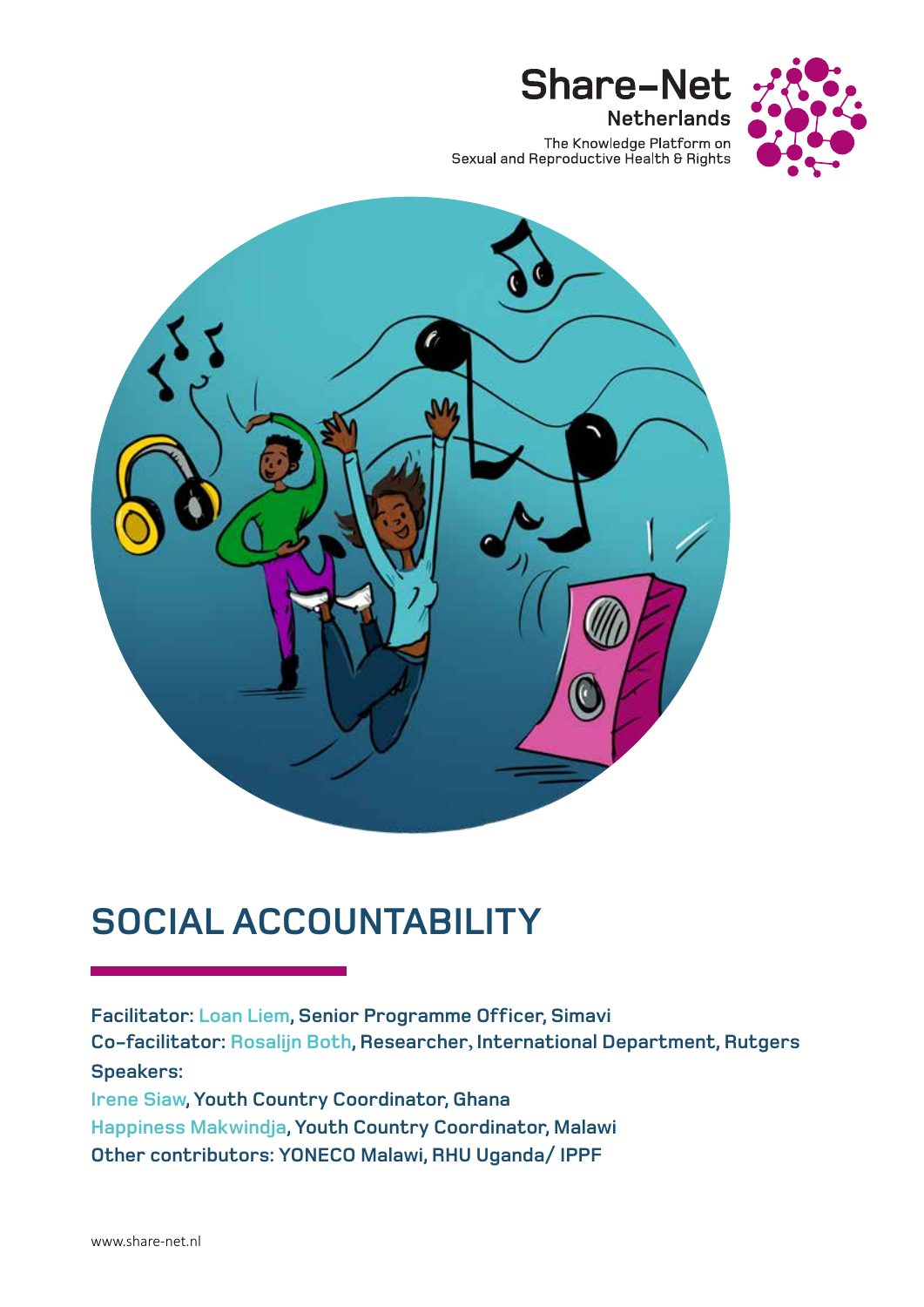### **INTRODUCTION**

This session explored how efforts to increase social accountability can create empowerment and positive change. Social accountability includes a broad range of actions and mechanisms that rely on civic engagement, which citizens can use to hold the state and duty bearers accountable. In the Get Up Speak Out (GUSO) programme, youth-led social accountability approaches have increased young people's confidence, strengthened their voice, and improved the response of SRHR service providers, local authorities and decisionmakers. This session presented the tools and results from the GUSO programme on social accountability. A panel, including young people from Ghana and Malawi, presented the views on the partnership, the tools that they used, and their insights on what it meant to them.

Further reading:

• The [GUSO webpage](https://www.getupspeakout.org/) contains research reports on social accountability

## **KEY TAKEAWAYS FROM THE DISCUSSION**

#### **WHAT ARE CHALLENGES IN THE PARTNERSHIPS RELATED TO THE TOPIC?**

- When giving trainings, it was challenging that not all the participating organisations had the same level of knowledge or similar understandings of social accountability. This made the trainings challenging, but at the same time enabled mutual learning. It was furthermore important to also include policy makers in the discussion and make sure everyone knows and understands the applicable laws.
- Sometimes the problem of young people's limited access to health services goes beyond the community health facility. Other stakeholders, such as those at policy level, need to be involved to make the change happen.
- There is increasing attention to social accountability and efforts by various partners, yet not in a systematic way. Social accountability efforts should be better structured and coordinated, e.g. through developing and following guidelines such as [this manual](https://www.getupspeakout.org/sites/default/files/2020-11/Simavi Social Accountability online manual.pdf) [published by Simavi](https://www.getupspeakout.org/sites/default/files/2020-11/Simavi Social Accountability online manual.pdf).

#### **WHAT ARE THE STRATEGIES USED IN THE PARTNERSHIPS RELATED TO THE TOPIC?**

- Tools used in included a checklist or scorecard that young people used when visiting health services to assess the youth-friendliness of services, as well as young people acting as mystery shoppers.
- Efforts were made to increase young people's understanding of SRHR, and to enable them to identify the gaps and challenges in service provision to their own needs.
- Activities included stakeholder engagement. Improving the relationship between young people and stakeholders can address possible negative attitudes or prejudices from either sides, while also improving the sustainability of the efforts.